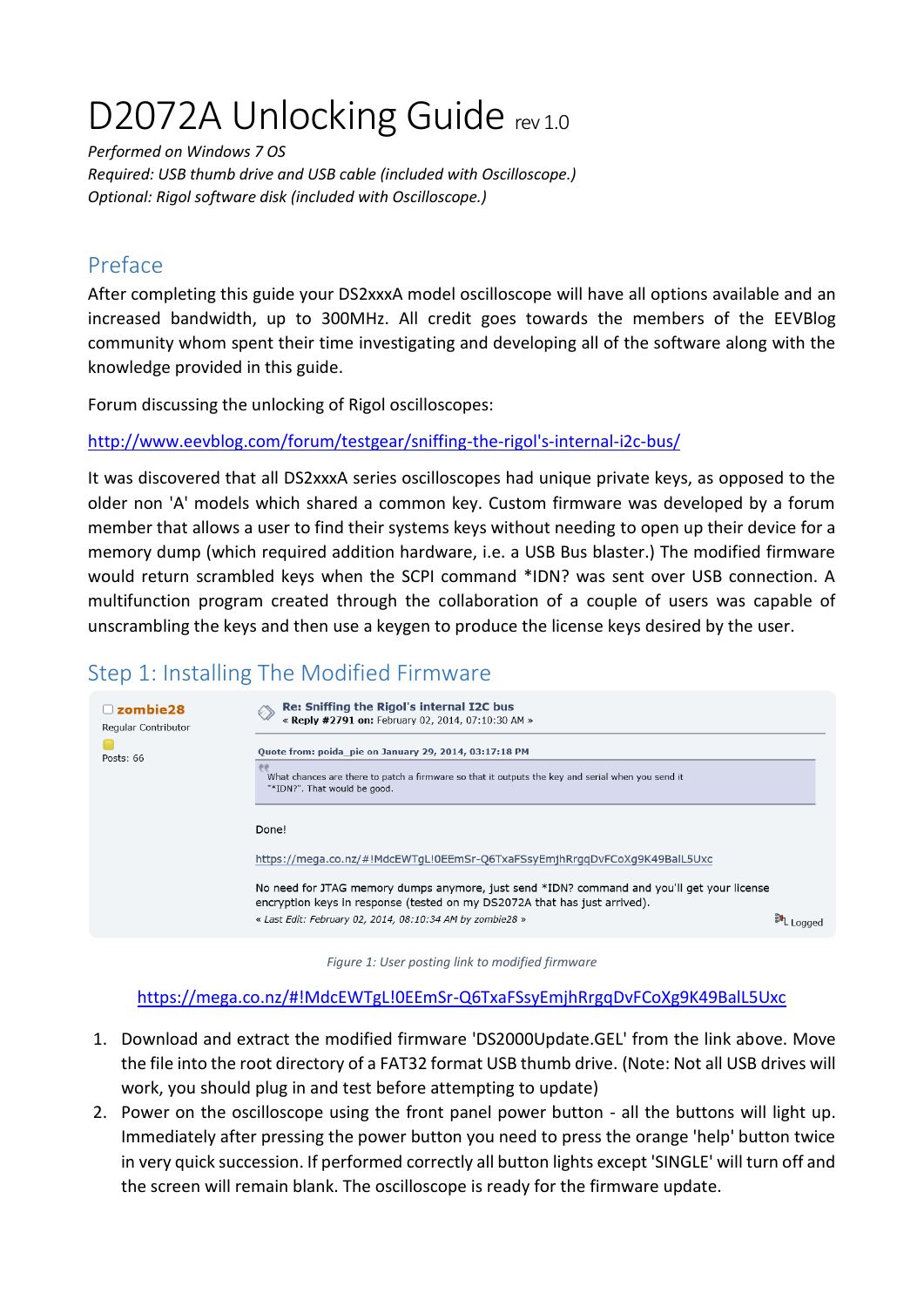- 3. Put the USB into the oscilloscope and eventually the 'CH1' button will begin flashing, indicating the oscilloscope is updating. The process is complete once all button lights become active, this may take several minutes.
- 4. Turn off the oscilloscope and remove the USB thumb drive. Power the device up again and check that the firmware has been installed by viewing **Detailed System Information**.
	- a. Press the Menu in the trigger section and set Type to Edge.



*Figure 2: Location of Trigger 'Menu' button*

b. In quick succession press the following sequence of buttons: [Menu 7][Menu 6][Menu 7][Utility]



*Figure 3: Detailed System Information buttons*

c. From the Utility menu that was just entered, press System and then System Info. Software version should be 00.02.01.00.03.

2013-09-13

#### Step 2: Installing Ultra Sigma & Retrieving Scrambled Keys

In order to retrieve the scrambled keys from the device a program provided by Rigol has to be installed. You can obtain the program from either the software CD provided or from their website.

**Ultra Sigma Software** Version:00.01.05.10 Installation guide: 1.Install NIVISA driver; 2.Install Ultra sigma software

<http://www.rigol.com/prodserv/Digital%20Oscilloscopes/software/>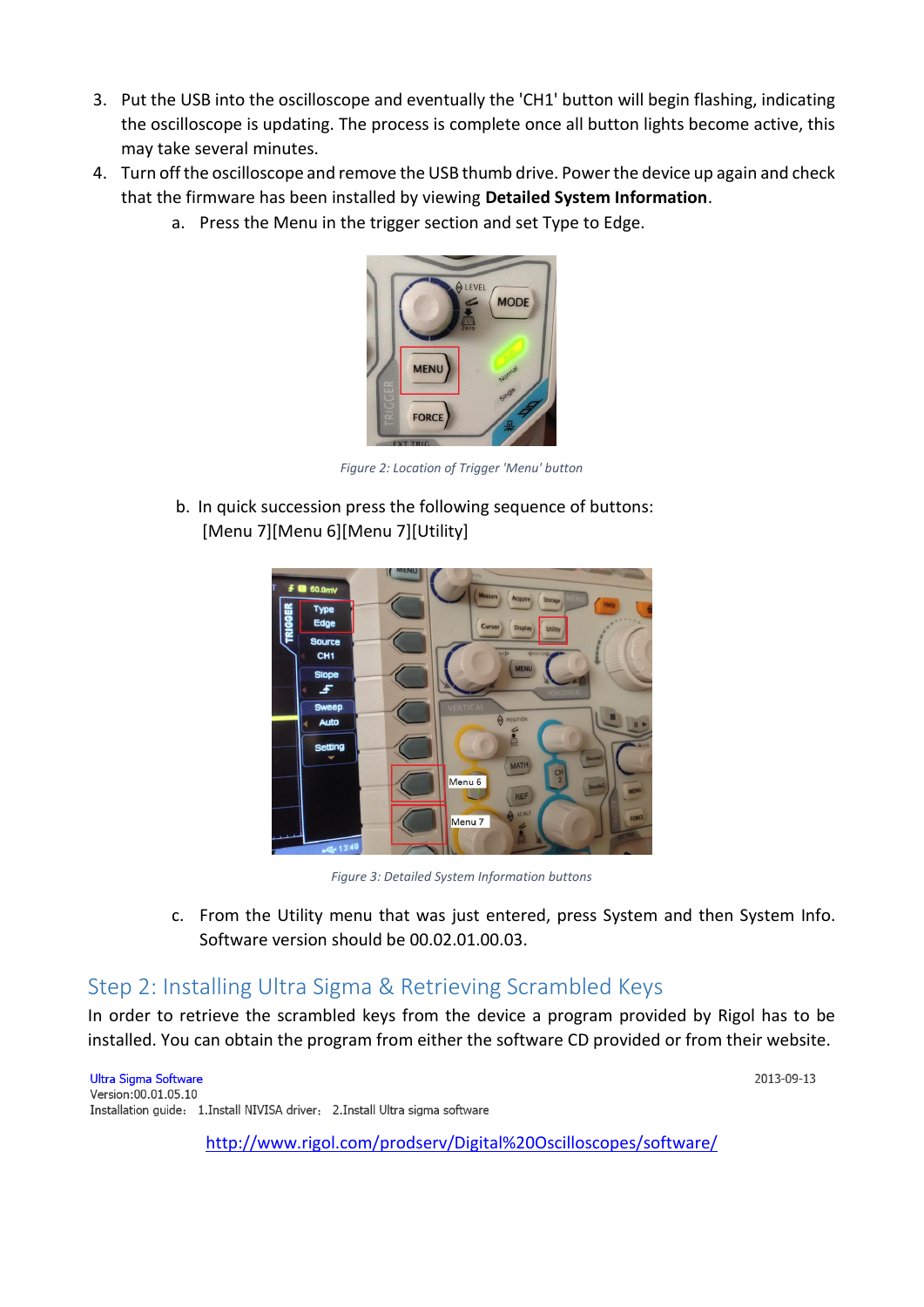Once you have installed the Ultra Sigma program, (You can view the readme.txt for any installation information) power up the oscilloscope and attach the USB cable to the computer and oscilloscope. After a moment the program should recognise the oscilloscope, right click on the device and Open SCPI Control Panel.



*Figure 4: Device visible in Ultra Sigma*

In the Control Panel press the 'Send & Read', the information returned will have your serial number followed by a very large HEX string. Keep this information for later use.

| DS2072A (USB0::0x1AB1::0x04B0::DS2D1<br>:INSTR)18/02/2014 11:53:49 AM.945                                                                                                                                                                                                        | x<br>o<br>- |  |
|----------------------------------------------------------------------------------------------------------------------------------------------------------------------------------------------------------------------------------------------------------------------------------|-------------|--|
| <b>SCPI Connand:</b>                                                                                                                                                                                                                                                             |             |  |
| *IDN?                                                                                                                                                                                                                                                                            |             |  |
| <b>Send Connand</b><br>Send & Read<br><b>Read Response</b>                                                                                                                                                                                                                       | Base        |  |
| <b>History Display</b><br>Current Return Value<br>Current Return Value Graph                                                                                                                                                                                                     |             |  |
| * Connected to: USBO::0x1AB1::0x04BO::DS2D1<br>: <b>INSTR</b><br>$->*IDN?$<br>(Return Count:306)<br><-<br>RIGOL TECHNOLOGIES, DS2072A, DS2D1                                                                                                                                     |             |  |
| 020084001000541074EE3A8B31349F728074CDB1BA312000CC57211348DD3591EE72A48A910A3AFCDE2686BAD8EC751B66F97E9C7B3D94A208<br>00DD6C246090230515400045394635393230334437333336334239444534423339433843333144334133433630423332423246423734414432<br>373937364232314545464443343031373635 |             |  |
|                                                                                                                                                                                                                                                                                  |             |  |

*Figure 5: Information returned after \*IDN? command*

#### Step 3: Converting Scrambled Keys into Correct Format

To use the information returned by the modified firmware in the keygen program it has to be modified into binary format. A free program HxD is used:

#### <http://mh-nexus.de/en/hxd/>

Create a new file in HxD, you will notice there are three columns. The left column is in blue text and has 'Offset (h)' written at the top, this is the address column. In the centre is the data column (168bit HEX values in each row.) On the right is the data in the format selected from the drop down menu (This format doesn't need to be modified.)

In the centre column after the existing information (don't remove this) paste in your very large HEX string. In the right column at the end paste your serial number (DS2Dxxxxxxx) as is and finally in the middle column append a '0', it will appear as 00 in HEX (Note: use the regular number keys, my numpad '0' was mapped to '03'.) Your file should look like Fig. 6, save this as key.bin.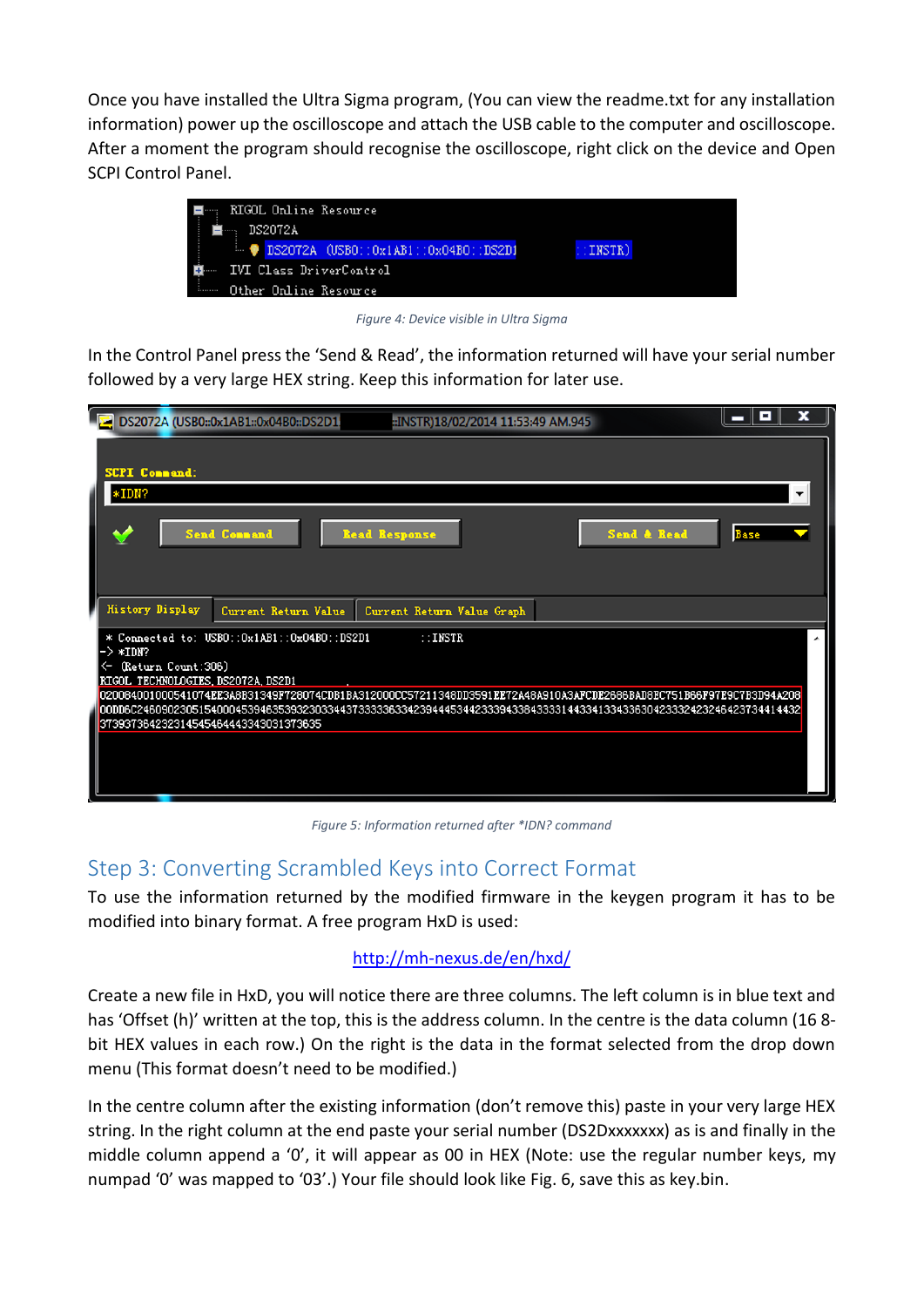| PO<br>HxD<br>rigup-0.1\key.txt]                      |                                            |    |           |    |    |                |    |     |     |     |                                                       |                |                |       |                |    | x                                         |               |  |
|------------------------------------------------------|--------------------------------------------|----|-----------|----|----|----------------|----|-----|-----|-----|-------------------------------------------------------|----------------|----------------|-------|----------------|----|-------------------------------------------|---------------|--|
| 50<br>File Edit Search View Analysis Extras Window ? |                                            |    |           |    |    |                |    |     |     |     |                                                       |                |                |       |                |    |                                           | $ 5$ $\times$ |  |
| $10 - 1$                                             | and 16<br>ANSI<br>$\vert \mathbf{v} \vert$ |    |           |    |    |                |    |     |     |     | $\overline{\phantom{a}}$<br>$\blacktriangleright$ hex |                |                |       |                |    |                                           |               |  |
| $F_0$<br>key.txt                                     |                                            |    |           |    |    |                |    |     |     |     |                                                       |                |                |       |                |    |                                           |               |  |
| Offset (h)                                           | 00                                         | 01 | 02        | 03 | 04 | 05             | 06 | 07  | 08  | 09  | 0A                                                    |                |                |       | OB OC OD OE OF |    |                                           |               |  |
| 00000000                                             | 02 <sup>2</sup>                            | 00 | 84        | 00 | 10 | 00             | 54 | 10  | 74  | EE. | 3A                                                    | 8 <sub>B</sub> | 31             | 34 9F |                | 72 | $\ldots$ $\text{I.ti}:$ (14 $\text{Yr}$ ) |               |  |
| 00000010                                             | 80                                         |    |           | B1 | RA | 31             | 20 | 00  | cc  | 57  | 21                                                    | 13             | 48             | DD.   | 35             | 91 | Etit <sup>o</sup> 1 . IW! . HÝ5'          |               |  |
| 00000020                                             | EE.                                        |    | <b>A4</b> | 84 | 91 | 0 <sup>A</sup> | 34 | FC. | DE. | 26  | 86                                                    | <b>BA</b>      | D <sub>8</sub> | EC.   | 75             | 1B | îr¤Š'.:üÞ&t°Øìu.                          | Ξ             |  |
| 00000030                                             | 66                                         | FQ | 7F.       | 9C | 7B | 3D             | 94 | A2  | 08  | 00  | DD.                                                   | 6C             | 24             | 60    | 90             | 23 | $f\hat{u}$ ~œ{="cY1\$`.#                  |               |  |
| 00000040                                             | 0.5                                        | 5  |           | nn | 45 | 39             | 46 | 35  | 39  | 32  | 30                                                    | 33             | 44             | 37    | 33             | 33 | .0.09F59203D733                           |               |  |
| 00000050                                             | 36                                         | 33 | 42        | 39 | 44 | 45             | 34 | 42  | 33  | 39  | 43                                                    | 38             | 43             | 33    | 31             | 44 | 63B9DE4B39C8C31D                          |               |  |
| 00000060                                             | 33                                         | 41 | 33        | 43 | 36 | 30             | 42 | 33  | 32  | 42  | 32                                                    | 46             | 42             | 37    | 34             | 41 | 3A3C60B32B2FB74A                          |               |  |
| 00000070                                             | 44                                         | 32 | 37        | 39 | 37 | 36             | 42 | 32  | 31  | 45  | 45                                                    | 46             | 44             | 43    | 34             | 30 | D27976B21EEFDC40                          |               |  |
| 00000080                                             | 31                                         | 37 | 36        | 35 | 44 | 53             | 32 | 44  | 31  | 35  | 34                                                    | 31             | 30             | 30    | 30             | 39 | 1765DS2D1                                 |               |  |
| 00000090                                             | 31 00                                      |    |           |    |    |                |    |     |     |     |                                                       |                |                |       |                |    |                                           |               |  |
| Offset: 92                                           |                                            |    |           |    |    |                |    |     |     |     |                                                       |                |                |       |                |    | * Modified *<br>Overwrite                 |               |  |

*Figure 6: Correctly formatted key.bin file*

# Step 4: Generating Licence Keys & Applying to Device

□ tirulerbach Contributor Posts: 32

Re: Sniffing the Rigol's internal I2C ◈ bus « Reply #2802 on: February 03, 2014, 02:03:20  $AM \times$ 

Quote from: zombie28 on February 02, 2014, 08:25:36 AM

You can use either my first firmware patch (https://mega.co.nz/#!FFk10SCY! UuWPXyqZwmca00pa2clOth1ryh1Z-AAgJg2yibfoUw0) with old keygen (riglol.3owl.com) or my newest patch from the post above with the new tirulerbach's keygen (if he decides to publish it).

NS8H - All Options + 300Mhz

Decided: https://mega.co.nz/#!qAkUkTZB! XG12bUKhIz4CmQt6DbBnGRMvEe5AvUjEaBxi4R03tw8

<mark><sup>异</sup>L Logged</mark>

#### <https://mega.co.nz/#!qAkUkTZB!XG12bUKhIz4CmQt6DbBnGRMvEe5AvUjEaBxi4R03tw8>

After extracting the rigup program move your key.bin into the same directory as rigup.exe. Open the command prompt at that location (In Windows you can type cmd in the windows explorer file path and it will launch cmd prompt with that directory.) Type the following command:

#### *rigup scan key.bin*

If steps are followed correctly to this point rigup will return a list of keys from the string in the file. Copy all of this as is and save in another text file as keydecoded.txt (Format: ANSI) in the same directory. Back in command prompt:

| rigup license keydecoded.txt NSxx           | <b>NSEH - All Options</b>   |
|---------------------------------------------|-----------------------------|
|                                             | NSER - All Options + 100MHz |
| A license key will be returned with dashes. | NSEQ - All Options + 200MHz |